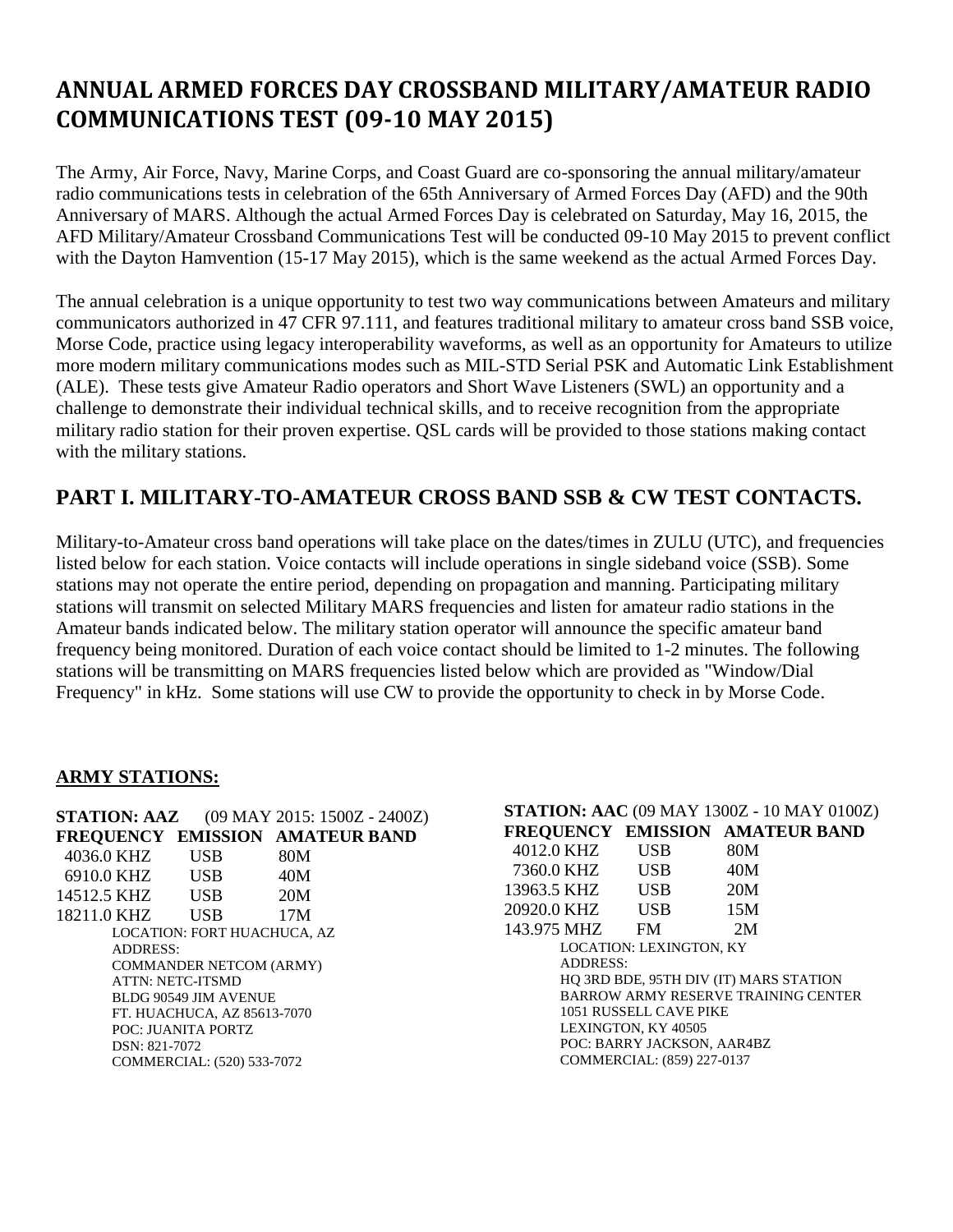|             |            | <b>STATION: ABH</b> (09 MAY 2015: 1600Z - 2300Z) |
|-------------|------------|--------------------------------------------------|
|             |            | FREQUENCY EMISSION AMATEUR BAND                  |
| 3347.0 KHZ  | <b>USB</b> | 80M                                              |
| 4789.5 KHZ  | <b>USB</b> | 80M                                              |
| 7357.0 KHZ  | <b>USB</b> | 40M                                              |
| 7772.5 KHZ  | <b>USB</b> | 40M                                              |
| 14438.5 KHZ | <b>USB</b> | 20M                                              |
| 17592.5 KHZ | <b>USB</b> | 17M                                              |
|             | T T T T    | . <i>.</i>                                       |

20976.0 KHZ USB 15M LOCATION: SCHOFIELD BARRACKS, HI COMMANDER, 396TH SIGNAL COMPANY 30TH SIGNAL BATTALION, 96857 POC: SGT RICHARDS COMMERCIAL: (808) 655-0727

#### **STATION: ADB** (09 MAY 2200Z – 10 MAY 0100Z) **FREQUENCY EMISSION AMATEUR BAND**  14487.0 KHZ USB 20M 20994.0 KHZ USB 15M

LOCATION: CAMP FOSTER, OKINAWA (BLDG 462) MAILING ADDRESS: ATTN: NETC-SPS (OKINAWA ARMY HF GATEWAY) TCO/MARS-HF OFFICE TORII STATION BOX 4 APO, AP 96376 POC MR. KOJI SHIMABUKURO STATION TELEPHONE: COMMERCIAL: 011-81-98-970-7603 OR 2707 DSN: 315-645-7603 OR 2707

# **STATION: WAR** (9 MAY 2015: 1200Z - 2400Z)

**FREQUENCY EMISSION AMATEUR BAND** 

|             | 4000.0 KHZ | USB/CW | 80M                                |
|-------------|------------|--------|------------------------------------|
|             | 7882.5 KHZ | USB/CW | 40M                                |
| 14663.5 KHZ |            | USB/CW | 20M                                |
| 24670.0 KHZ |            | USB/CW | 12M                                |
|             |            |        | LOCATION: PENTAGON, WASHINGTON, DC |

ADDRESS: PENTAGON AMATEUR RADIO CLUB MARS STATION ATTN: AFDCBT PO BOX 2322 ARLINGTON VA 22202 POC MR. GARY SESSUMS STATION TELEPHONE: COMMERCIAL: (703) 693-8423 DSN 223-8423

#### **STATION: WUG-2** (9 MAY 1300Z-10 MAY 0200Z) **FEUR BAND**

| FREQUENCY EMISSION AMAT |            |     |
|-------------------------|------------|-----|
| 4030.0 KHZ              | USB        | 80M |
| 7421.0 KHZ              | <b>USB</b> | 40M |
| 6823.0 KHZ              | USB/CW     | 40M |
| 14876.0 KHZ             | USB        | 20M |
| 14663.5 KHZ             | USB/CW     | 20M |
| 20973.5 KHZ             | USB/CW     | 15M |

LOCATION: US ARMY CORPS OF ENGINEERS MEMPHIS DISTRICT MEMPHIS, TENNESSEE ADDRESS: USACE MEMPHIS DISTRICT OFFICE ATTN: JIM POGUE PUBLIC AFFAIRS OFFICE ROOM B-202 167 N. MAIN ST. MEMPHIS, TN 38103-1894 POC: MR. JIM POGUE COMMERCIAL: (901) 544-4109 CELL: (901) 828-0152

### **AIR FORCE STATIONS:**

|                 |                            | STATION: AIR (09 MAY 2015: 1200Z - 2400Z) |  |
|-----------------|----------------------------|-------------------------------------------|--|
|                 |                            | FREQUENCY EMISSION AMATEUR BAND           |  |
| 4517.0 KHZ      | <b>USB</b>                 | 80M                                       |  |
| 7305.0 KHZ      | <b>USB</b>                 | 40M                                       |  |
| 15807.0 KHZ     | <b>USB</b>                 | 20M                                       |  |
| 20740.0 KHZ     | <b>USB</b>                 | 15M                                       |  |
|                 |                            | LOCATION: JOINT BASE ANDREWS NAVAL AIR    |  |
|                 | <b>FACILITY WASHINGTON</b> |                                           |  |
| <b>ADDRESS:</b> |                            |                                           |  |
|                 |                            | 89 COMMUNICATIONS SOUADRON                |  |
|                 |                            | JOINT BASE ANDREWS, MD 20762              |  |
|                 | POC: SRA AMANDA FAINTER    |                                           |  |
|                 | <b>STATION TELEPHONE:</b>  |                                           |  |
|                 |                            | COMMERCIAL: 301-981-3109 DSN: 858-3109    |  |

#### **STATION: AGA2SY** (09 MAY 2015: 1200Z TO 2400Z) **FEUR BAND**

| <b>FREQUENCY EMISSION</b> |     | AMA <sup>'</sup> |
|---------------------------|-----|------------------|
| 4575.0 KHZ                | USB | 80M              |
| 7540.0 KHZ                | USB | 40M              |
| 13993.0 KHZ               | USB | 20M              |

LOCATION: HANCOCK FIELD AIR NATIONAL GUARD BASE ADDRESS: 174 FIGHTER WING 6001 E. MOLLOY RD. SYRACUSE, NEW YORK 13211 POC: MR. MIKE CARL STATION TELEPHONE: COMMERCIAL: (315) 233-2213 DSN: 243-2213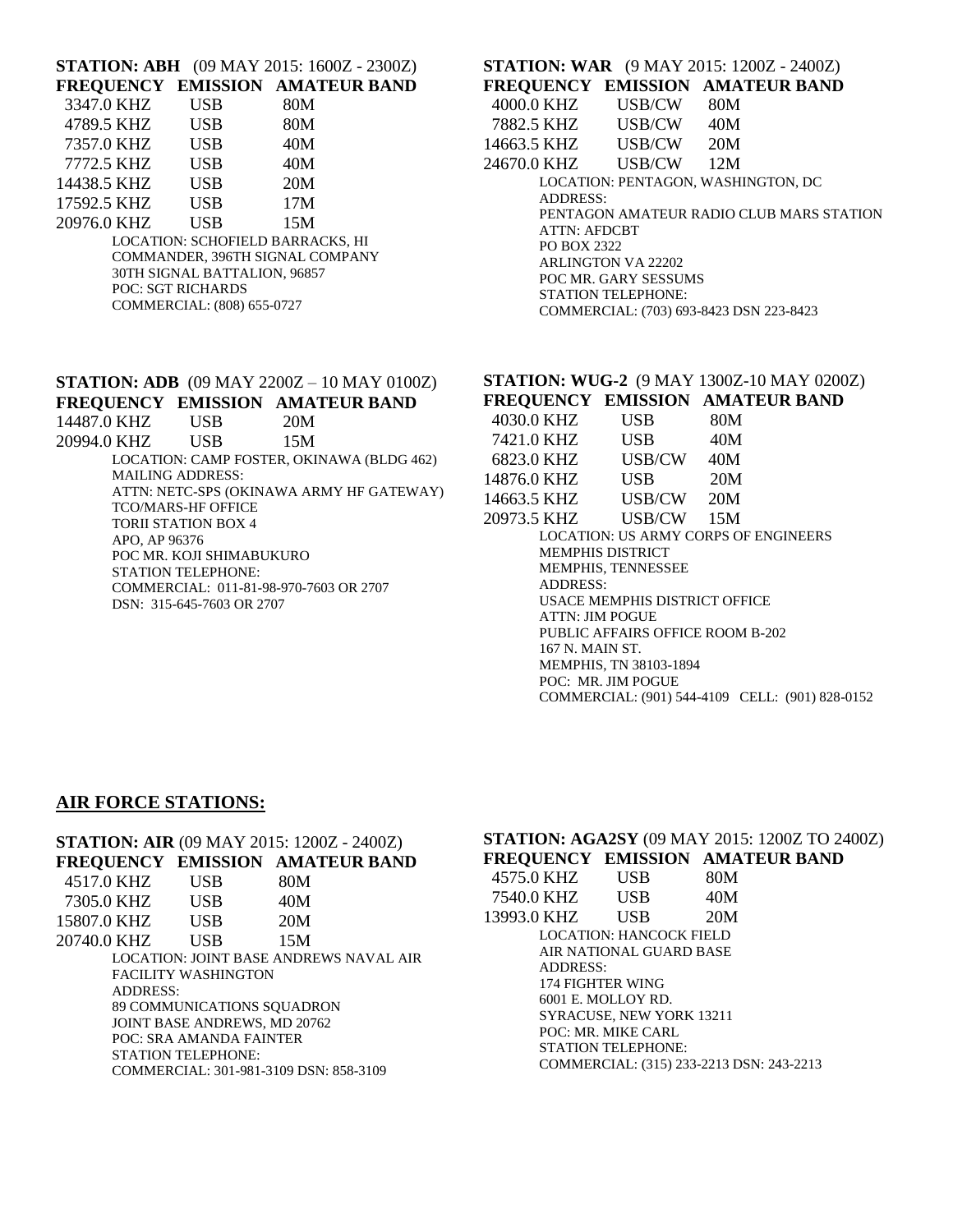|                 |                                 | FREQUENCY EMISSION AMATEUR BAND          |
|-----------------|---------------------------------|------------------------------------------|
| 3299.0 KHZ      | USB                             | 80M                                      |
| 7457.0 KHZ      | USB                             | 40M                                      |
| 15632.0 KHZ     | USB                             | 20M                                      |
|                 | LOCATION: ARNOLD AIR FORCE BASE |                                          |
| <b>ADDRESS:</b> |                                 |                                          |
|                 | 100 KINDEL DRIVE                |                                          |
| A101B / AF MARS |                                 |                                          |
|                 | ARNOLD AFB, TENNESSEE 37389     |                                          |
|                 | POC: MR. MICHAEL GLENNON        |                                          |
|                 | <b>STATION TELEPHONE:</b>       |                                          |
|                 |                                 | COMMERCIAL: (931) 454-5944 DSN: 340-5944 |
|                 |                                 |                                          |

#### **STATION: AGA5SC** (09 MAY 2015: 1600Z TO 2300Z) **FREQUENCY EMISSION AMATEUR BAND**  3308.0 KHZ USB 80M

 4872.0 KHZ USB 80M 7545.0 KHZ USB 40M LOCATION: SCOTT AIR FORCE BASE ADDRESS: 203 WEST LOSEY STREET SCOTT AFB, ILLINOIS 62225 POC: MR. DAVID ANTRY STATION TELEPHONE: COMMERCIAL: 618-229-8553 DSN: 779-8553

#### **STATION: AGA4AR** (09 MAY 2015: 1500Z TO 2000Z) **STATION: AGA9TR** (09 MAY 2015: 1200Z TO 2400Z)

|             |            | FREQUENCY EMISSION AMATEUR BAND |
|-------------|------------|---------------------------------|
| 3228.0 KHZ  | -USB       | 80M                             |
| 7915.0 KHZ  | <b>USB</b> | 40M                             |
| 14411.0 KHZ | USB.       | 20M                             |

LOCATION: TRAVIS AIR FORCE BASE ADDRESS: 23RD COMBAT COMMUNICATIONS SQUADRON 550 AIRLIFT DRIVE TRAVIS AFB, CALIFORNIA 94535 POC: MR. STEPHAN SILEN STATION TELEPHONE: COMMERCIAL: (707) 424-8874 DSN: 837-8874

# **NAVY/MARINE CORPS STATIONS:**

**STATION: NMC1** (09 MAY 1400Z - 10 MAY 0030Z) USCG COAST GUARD ISLAND, ALAMEDA, CA **FREQUENCY EMISSION AMATEUR BAND**

|             |                               | TREQUERCI EMISSION AMAIEUR DAND         |
|-------------|-------------------------------|-----------------------------------------|
| 7542.0 KHZ  | USB                           | 40M                                     |
| 15740.5 KHZ | <b>USB</b>                    | 20M                                     |
| 22924.5 KHZ | <b>USB</b>                    | 15M                                     |
|             |                               | POC AND ADDRESS: ATTN: MR. ERIC SIMMONS |
|             | <b>C4ITSC FSD DET OAKLAND</b> |                                         |
|             | 1301 CLAY STREET, SUITE 1030N |                                         |
|             | OAKLAND, CA 94612-5217        |                                         |
|             | COMMERCIAL: (707) 328-3284    |                                         |
|             |                               |                                         |

### **STATION: NMN** (09 MAY 1400Z - 10 MAY 0030Z) US COAST GUARD CAMSLANT, PORTSOMUTH VA **FREQUENCY EMISSION AMATEUR BAND** 7528.6 KHZ USB 40M

| 14459.5 KHZ | USB | 20M |
|-------------|-----|-----|
| 19221.5 KHZ | USB | 17M |
|             |     |     |

POC AND ADDRESS: ATTN: OSCS BANNON COMMANDING OFFICER, USCG CAMSLANT 4720 DOUGLAS A. MUNRO ROAD, CHESAPEAKE, VA 23322 COMMERCIAL: (757) 421-6240

**STATION: NRV** (09 MAY 0700Z - 10 MAY 0400Z) USCG SECTOR GUAM **FREQUENCY EMISSION AMATEUR BAND** 14459.6 KHZ USB 20M 20881.1 KHZ USB 15M 23072.6 KHZ USB 15M/12M POC AND ADDRESS: ATTN: CDR BRENDEN KETTNER USCG SECTOR GUAM US NAVAL ACTIVITIES VICTOR PIER SANTA RITA, GU 96915-0001 COMMERCIAL: 671-355-4800

**STATION: NOJ** (09 MAY 1600Z - 10 MAY 0030Z 2015) US COAST GUARD COMMSTA KODIAK, KODIAK AK

**FREQUENCY EMISSION AMATEUR BAND**

14427.1 KHZ USB 20M POC AND ADDRESS: ATTN: OS3 SHERBS, JR. USCG COMMSTA KODIAK ANTON LARSEN WAY BLDG T-1 KODIAK, AK 99615 COMMERCIAL: (907) 487-5778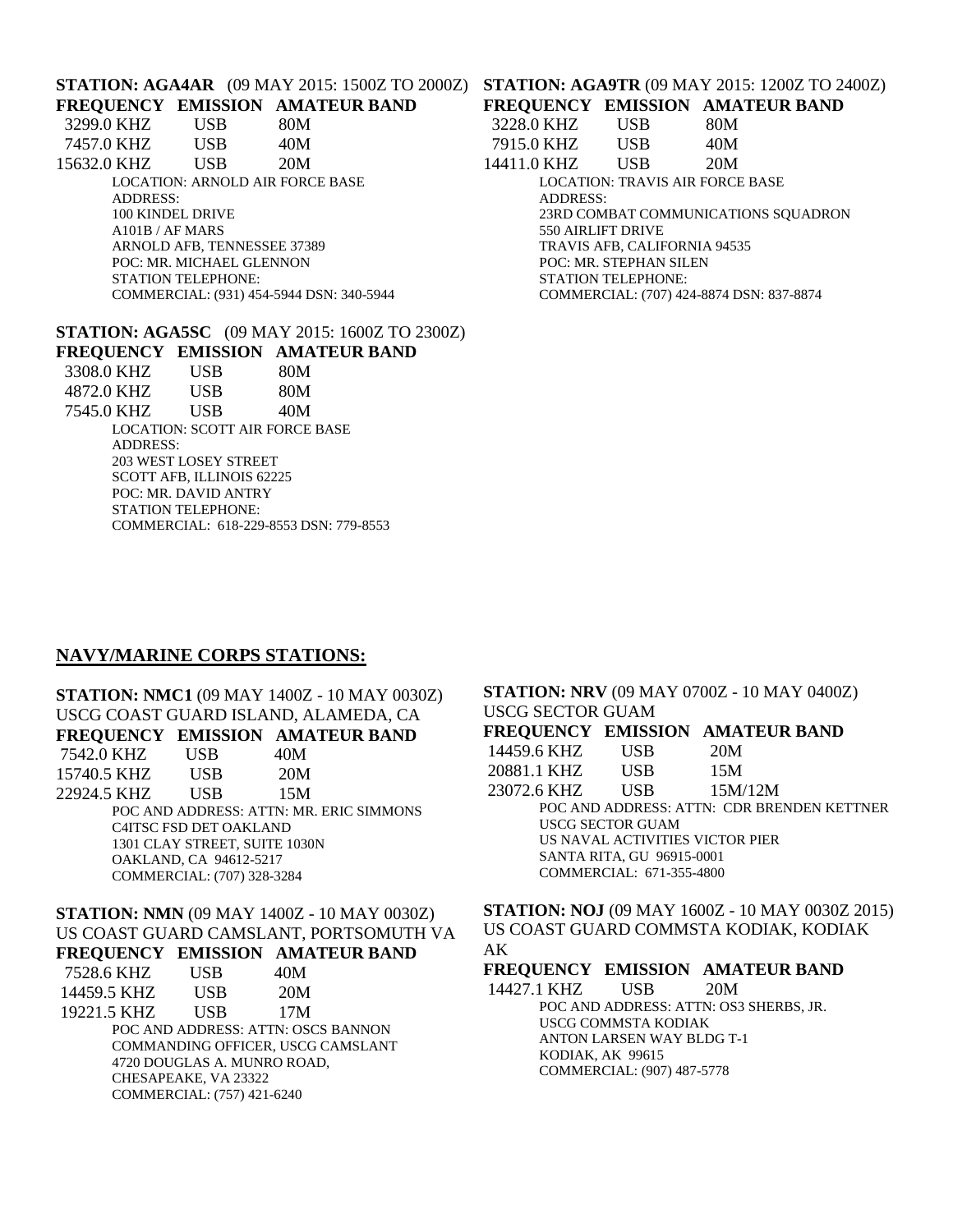# **STATION: NBL** (09 MAY 1200Z - 10 MAY 0400Z 2015) **STATION: NUW** (09 MAY 1500Z - 10 MAY 0400Z) NAVMARCORMARS RADIO STATION, GROTON, CT

|             |                              | FREQUENCY EMISSION AMATEUR BAND          |
|-------------|------------------------------|------------------------------------------|
| 4041.5 KHZ  | <b>LSB</b>                   | 80M                                      |
| 7371.5 KHZ  | LSB                          | 40M                                      |
| 14391.5 KHZ | USB                          | 20M                                      |
| 20623.5 KHZ | USB                          | 15M                                      |
|             | POC AND ADDRESS: ROBERT VETH |                                          |
|             |                              | 4 LANTERN LANE, CHELMSFORD MA 01824-1316 |
|             | COMMERCIAL: (978) 256-5264   |                                          |
|             |                              |                                          |

# NAVMARCORMARS RADIO STATION, NAS WHIDBEY ISLAND, WA

|            |      | FREQUENCY EMISSION AMATEUR BAND |
|------------|------|---------------------------------|
| 4044.0 KHZ | LSB. | -80M                            |
| 7381.5 KHZ | LSB. | 40M                             |

13528.5 KHZ USB 20M 20952.5 KHZ USB 15M POC AND ADDRESS: MR. WILLIE OLIVER 260 W. PIONEER BLDG. 13 NAS WHIDBEY ISLAND, WA 98278 COMMERCIAL: (360) 675-2823 DSN: 820-8038

### **STATION: NNN0ASF** (09 MAY 1200Z - 10 MAY 0400Z) NAVMARCORMARS RADIO STATION, NNN0ASF **FREQUENCY EMISSION AMATEUR BAND**  4014.0 KHZ LSB 80M 7394.5 KHZ LSB/CW 40M 1200-2359Z, 0200- 0400Z 7394.5 KHZ PSK31 40M 0000-0200Z 13974.0 KHZ USB/CW 20M 1200-1800Z, 2000- 0400Z 13974.0 KHZ PSK31 20M 1800-2000Z 20997.0 KHZ USB 15M POC AND ADDRESS: JOE DELPRINCIPE

2819 BROAD ACRES LANE, ARLINGTON, TEXAS 76016

# **STATION: NNN0CQQ** (09 MAY 1500Z - 10 MAY 0400Z)

#### EX-USS MIDWAY MUSEUM SHIP MARS STATION **FREQUENCY EMISSION AMATEUR BAND**

| 4003.0 KHZ  | <b>LSB</b> | 80M                                             |  |
|-------------|------------|-------------------------------------------------|--|
| 7351.5 KHZ  | <b>LSB</b> | 40M                                             |  |
| 14463.5 KHZ | <b>USB</b> | 20M                                             |  |
| 20936.0 KHZ | <b>USB</b> | 15M                                             |  |
|             |            | POC AND ADDRESS: JOSE GARZA                     |  |
|             |            | 9789 PASEO MONTRIL, SAN DIEGO CA 92129-3910     |  |
|             |            | COMMERCIAL: (858) 484-0469 CELL: (858) 254-0175 |  |
|             |            |                                                 |  |

### **STATION: NPD**(09 MAY 1200Z - 10 MAY 0400Z 2015) NAVMARCORMARS RADIO STATION, NSA

#### MILLINGTON TN

#### **FREQUENCY EMISSION AMATEUR BAND**  4456.5 KHZ LSB 80M

| 7476.5 KHZ  | LSB.       | 40M                              |
|-------------|------------|----------------------------------|
| 14470.0 KHZ | <b>USB</b> | 20M                              |
| 20578.5 KHZ | <b>USB</b> | 15M                              |
|             |            | POC AND ADDRESS: A. H. HILLIARD  |
|             |            | 4237 BACON ST, MEMPHIS, TN 38128 |

### **STATION: NWKJ** (09 MAY 1200Z - 10 MAY 0400Z 2015)

|                                           |                    | FREQUENCY EMISSION AMATEUR BAND |  |
|-------------------------------------------|--------------------|---------------------------------|--|
| 4010.0 KHZ                                | <b>LSB</b>         | 80M                             |  |
| 7348.0 KHZ                                | LSB                | 40M                             |  |
| 14467.0 KHZ                               | USB                | 20M                             |  |
| 21758.5 KHZ                               | <b>USB</b>         | 15M                             |  |
| POC AND ADDRESS: MR. EDDIE JENNINGS       |                    |                                 |  |
| <b>EX-USS YORKTOWN (CV-10)</b>            |                    |                                 |  |
| PATRIOTS POINT MARITIME MUSEUM, SC        |                    |                                 |  |
|                                           | C/O EDDIE JENNINGS |                                 |  |
| 5172 STABLEGATE LANE, HOLLYWOOD, SC 29449 |                    |                                 |  |

COMMERCIAL: (843) 766-8888

#### **STATION: NWVC** (09 MAY 1200Z-10 MAY 0400Z) **EUR BAND**

| FREOUENCY EMISSION AMATE |           |            |
|--------------------------|-----------|------------|
| 3393.0 KHZ               | LSB/CW    | 80M        |
| 7438.0 KHZ               | LSB/CW    | 40M        |
| 13826.0 KHZ              | USB/CW    | 20M        |
| $20.770$ $77777$         | TTAD LATT | . <i>.</i> |

20678.5 KHZ USB/CW 15M POC AND ADDRESS: MR PERRY BALLINGER USS LST 325 840 LST DRIVE, EVANSVILLE, IN 47713 COMMERCIAL: 330-832-8612/330-705-8449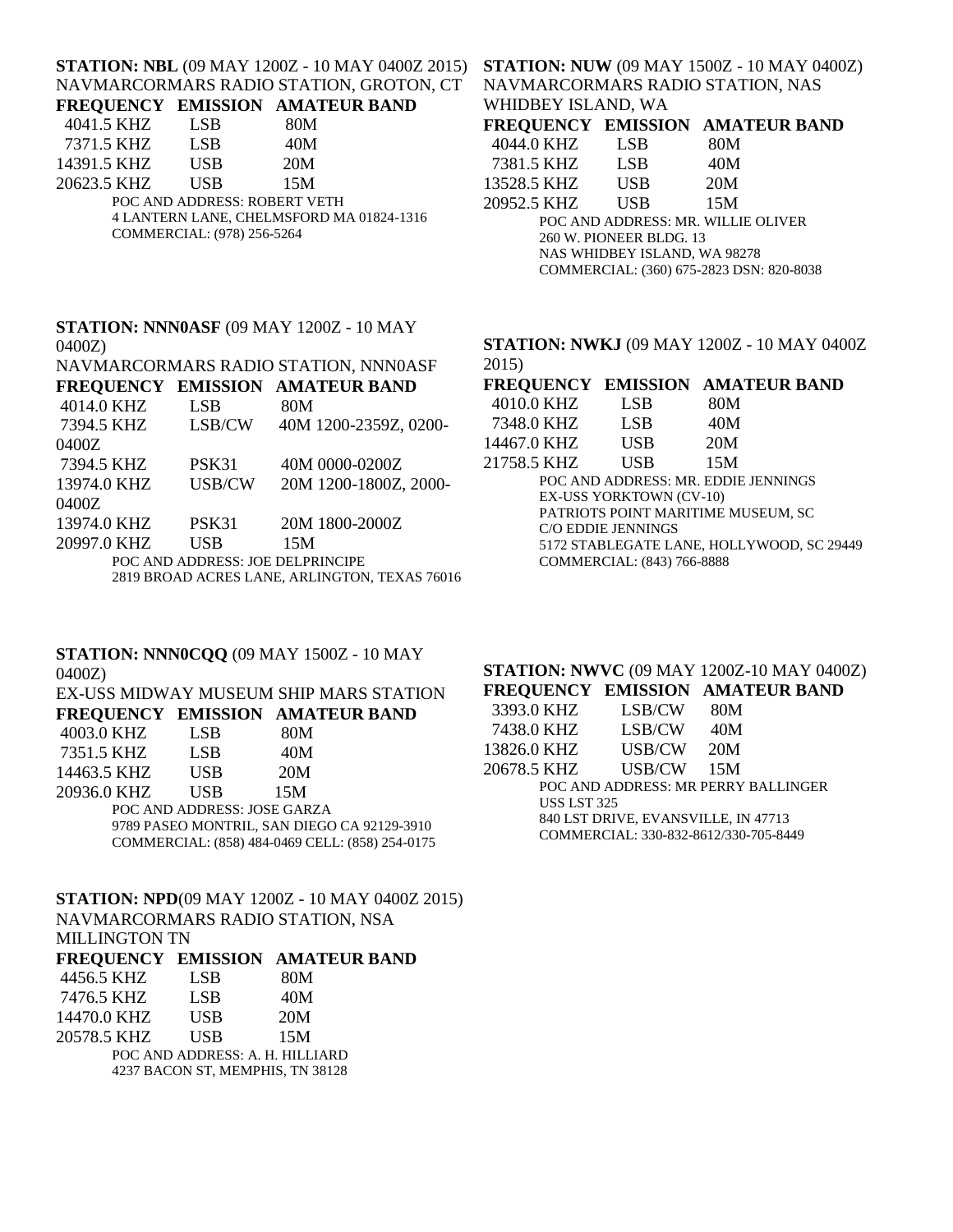# **PART II. SECRETARY OF DEFENSE MESSAGE TEST VIA DIGITAL MODES.**

The Secretary of Defense message will be transmitted via Military Standard radio teletype modes described in MIL-STD 188-110A/B and listed below. Reception of Serial PSK will provide a technical challenge to Amateur stations to receive the broadcasts using a high symbol rate Serial PSK waveform not utilized in Amateur radio, but found in all modern military equipment.

Additionally, broadcasts will be sent using Wide Shift FSK (RTTY), as this mode represents a baseline in interoperability common in all radio services. Specific settings are shown below.

# **MIL-STD 188-110 A/B Serial PSK.**

Software to demodulate the military Serial PSK waveform and detailed instructions can be downloaded at:

# http://www.n2ckh.com/MARS\_ALE\_FORUM/MSDMT.html.

Utilizing this mode with soundcard equipment can be challenging and we recommend Amateur stations carefully review the instructions carefully. Receivers should be set for a 2.7 kHz passband between 300 and 3000 Hz. Audio level should be set to the minimum level that decodes. Reception of the preamble at the beginning of the transmission is required to demodulate text.

To practice receiving signals in this mode, tune to dial frequencies 17,443 USB at 1700Z and 2000Z or 13,506.5 USB at 2300Z on Monday, Wednesday, Friday or Sunday.

# **FSK in accordance with MIL-STD 188-110A/B**

Military FSK is Baudot at 850 Hz, 75 baud, low mark, and 2000 Hz center. Most RTTY programs can be set to decode this mode. To achieve low mark while receiving in USB, the reverse shift must be selected.

Although not a capability normally found in Military stations, to accommodate amateurs some stations will transmit the Secretary of Defense message using common ham radio modes such as RTTY, PACTOR, AMTOR, PSK-31, MFSK and MT63. Amateur sound card modes will use default settings.

The Secretary of Defense message can be received from the stations listed below.

Frequencies listed below which are provided as "Window/Dial Frequency" in kHz. All times in Zulu (UTC).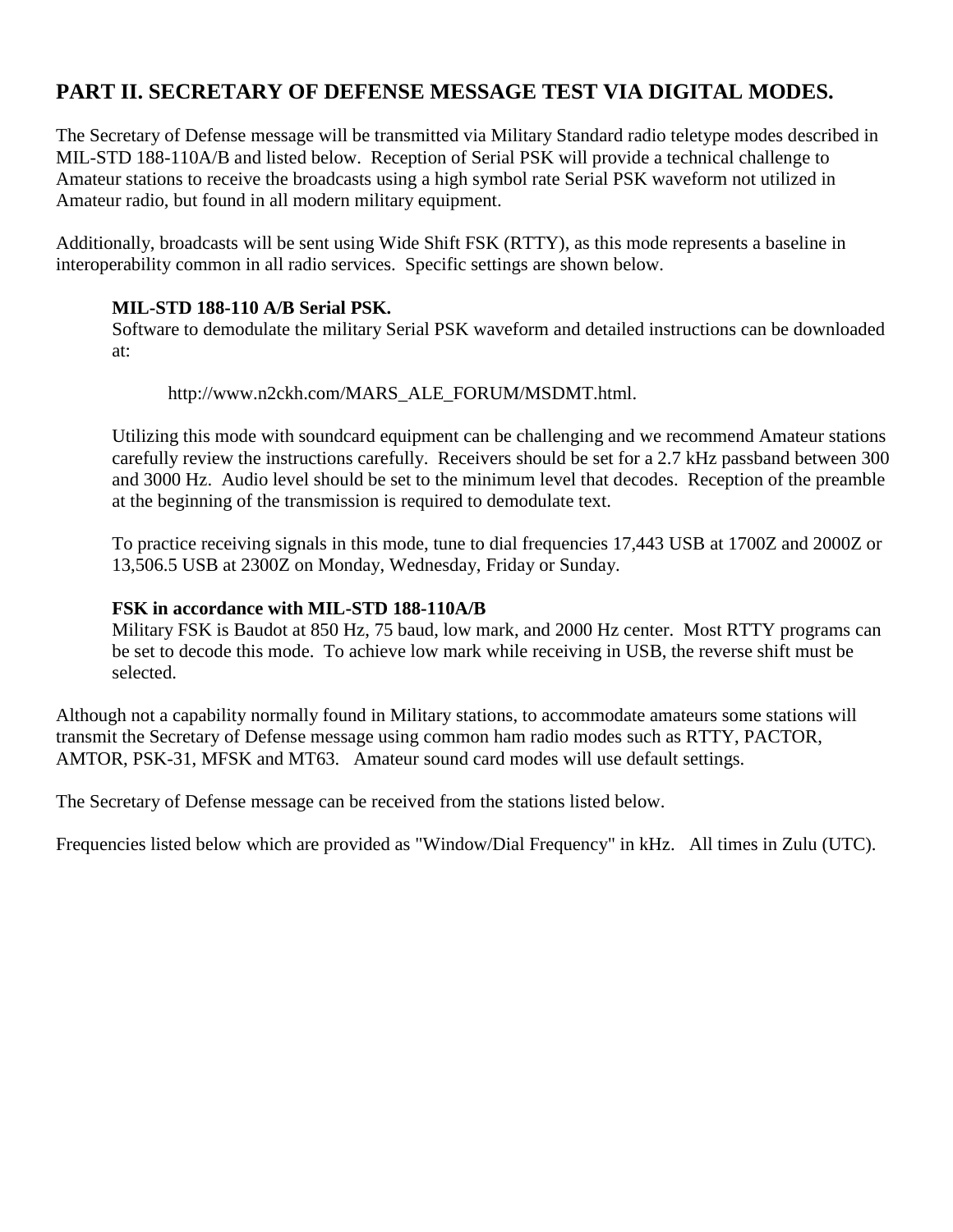### **ARMY BROADCAST STATIONS:**

# **STATION: AAZ**

|                            | (HF GATEWAY, FT HUACHUCA, AZ) |                            |
|----------------------------|-------------------------------|----------------------------|
| FREQUENCY EMISSION         |                               |                            |
| 13506.0 KHZ USB            |                               |                            |
| <b>MODE</b>                |                               | <b>BROADCAST DATE/TIME</b> |
| <b>MIL STD 188-110 FSK</b> |                               | 09 MAY/1500Z               |
| MIL STD 188-110 SERIAL PSK |                               | 09 MAY/1510Z               |
| <b>MIL STD 188-110 FSK</b> |                               | 09 MAY/1900Z               |
| MIL STD 188-110 SERIAL PSK |                               | 09 MAY/1910Z               |
| <b>MIL STD 188-110 FSK</b> |                               | 09 MAY/2300Z               |
| MIL STD 188-110 SERIAL PSK |                               | 09 MAY/2310Z               |

### **FREQUENCY EMISSION**

**FREQUENCY EMISSION**  17443.0 KHZ USB

| 17443.0 KHZ                | USB |                            |
|----------------------------|-----|----------------------------|
| <b>MODE</b>                |     | <b>BROADCAST DATE/TIME</b> |
| <b>MIL STD 188-110 FSK</b> |     | 09 MAY/1520Z               |
| MIL STD 188-110 SERIAL PSK |     | 09 MAY/1530Z               |
| <b>MIL STD 188-110 FSK</b> |     | 09 MAY/1920Z               |
| MIL STD 188-110 SERIAL PSK |     | 09 MAY/1930Z               |
| <b>MIL STD 188-110 FSK</b> |     | 09 MAY/2320Z               |
| MIL STD 188-110 SERIAL PSK |     | 09 MAY/2330Z               |
|                            |     |                            |

**MODE BROADCAST DATE/TIME** MIL STD 188-110 FSK 09 MAY/1440Z MIL STD 188-110 SERIAL PSK 09 MAY/1450Z MIL STD 188-110 FSK 09 MAY/1840Z MIL STD 188-110 SERIAL PSK 09 MAY/1850Z MIL STD 188-110 FSK 09 MAY/2240Z MIL STD 188-110 SERIAL PSK 09 MAY/2250Z

#### **STATION: WAR**

| (PENTAGON ARC MARS STATION, WASHINGTON, DC) |            |                            |
|---------------------------------------------|------------|----------------------------|
| FREQUENCY EMISSION                          |            |                            |
| 13506.0 KHZ                                 | <b>USB</b> |                            |
| <b>MODE</b>                                 |            | <b>BROADCAST DATE/TIME</b> |
| <b>MIL STD 188-110 FSK</b>                  |            | 09 MAY/1420Z               |
| MIL STD 188-110 SERIAL PSK                  |            | 09 MAY/1430Z               |
| <b>MIL STD 188-110 FSK</b>                  |            | 09 MAY/1820Z               |
| MIL STD 188-110 SERIAL PSK                  |            | 09 MAY/1830Z               |
| <b>MIL STD 188-110 FSK</b>                  |            | 09 MAY/2220Z               |
| MIL STD 188-110 SERIAL PSK                  |            | 09 MAY/2230Z               |

#### **STATION: AAC**

|                            |            | (BARROW ARMY RESERVE TRNG CTR, LEXINGTON, KY) |
|----------------------------|------------|-----------------------------------------------|
| FREQUENCY EMISSION         |            |                                               |
| 13506.0 KHZ                | <b>USB</b> |                                               |
| <b>MODE</b>                |            | <b>BROADCAST DATE/TIME</b>                    |
| <b>MIL STD 188-110 FSK</b> |            | 09 MAY/1440Z                                  |
| MIL STD 188-110 SERIAL PSK |            | 09 MAY/1450Z                                  |
| <b>MIL STD 188-110 FSK</b> |            | 09 MAY/1840Z                                  |
| MIL STD 188-110 SERIAL PSK |            | 09 MAY/1850Z                                  |
| <b>MIL STD 188-110 FSK</b> |            | 09 MAY/2240Z                                  |
| MIL STD 188-110 SERIAL PSK |            | 09 MAY/2250Z                                  |

#### **FREQUENCY EMISSION**

| 17443.0 KHZ                | USB |                            |
|----------------------------|-----|----------------------------|
| <b>MODE</b>                |     | <b>BROADCAST DATE/TIME</b> |
| <b>MIL STD 188-110 FSK</b> |     | 09 MAY/1500Z               |
| MIL STD 188-110 SERIAL PSK |     | 09 MAY/1510Z               |
| <b>MIL STD 188-110 FSK</b> |     | 09 MAY/1900Z               |
| MIL STD 188-110 SERIAL PSK |     | 09 MAY/1910Z               |
| <b>MIL STD 188-110 FSK</b> |     | 09 MAY/2300Z               |
| MIL STD 188-110 SERIAL PSK |     | 09 MAY/2310Z               |

### **STATION: ADB**

(OKINAWA ARMY HF GATEWAY) **FREQUENCY EMISSION**  14487.0 KHZ USB **MODE BROADCAST DATE/TIME** MIL STD 188-110 SERIAL PSK 09 MAY/2200Z

# **FREQUENCY EMISSION**

| 20994.0 KHZ                | USB |                            |
|----------------------------|-----|----------------------------|
| <b>MODE</b>                |     | <b>BROADCAST DATE/TIME</b> |
| MIL STD 188-110 SERIAL PSK |     | $09$ MAY/2210Z             |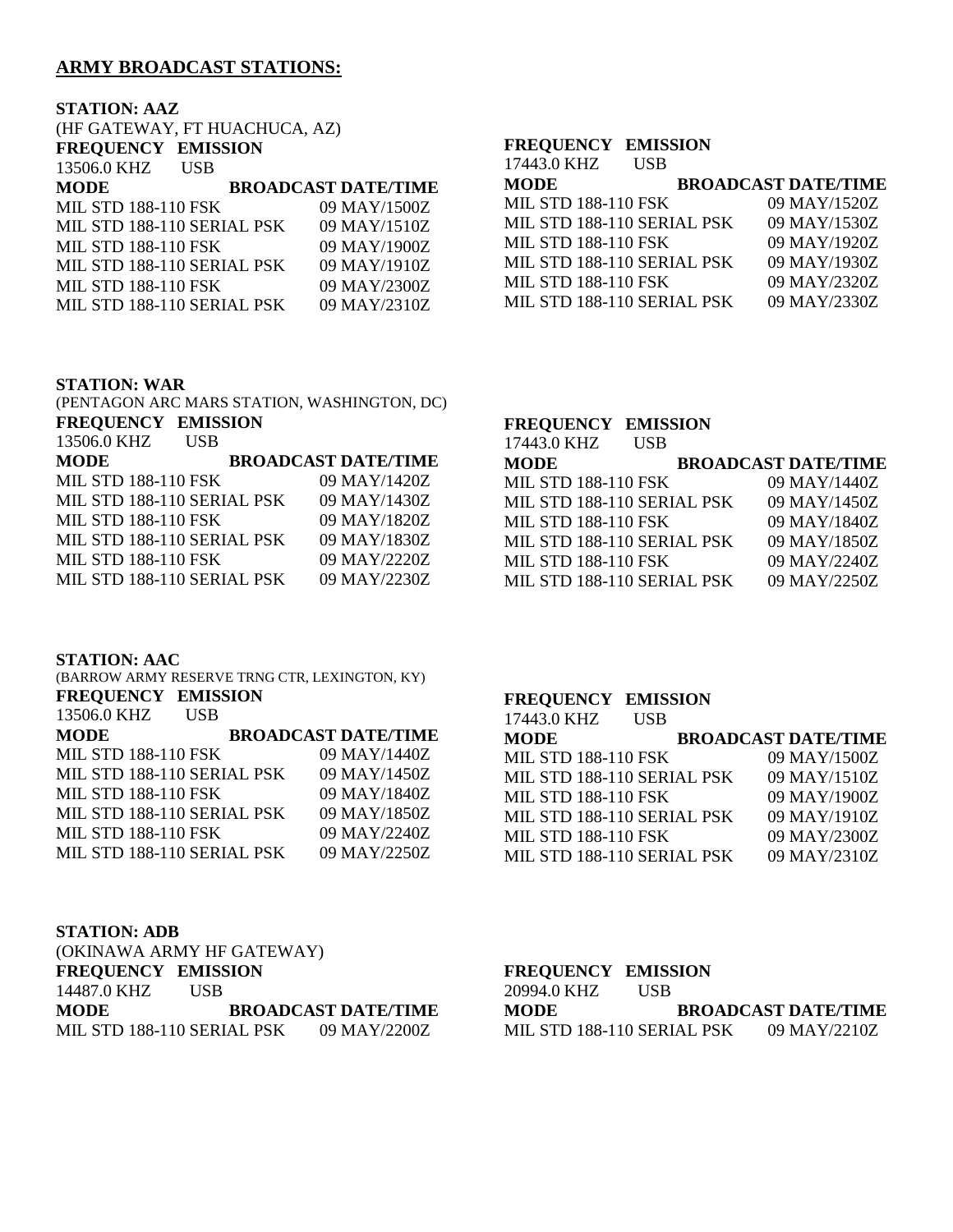# **NAVY/MARINE CORPS BROADCAST STATIONS:**

#### **STATION: NBL**

# (NAVMARCORMARS RADIO STATION, GROTON CT)

#### **FREQUENCY MODE BROADCAST DATE/TIME** 7370.0 KHZ RTTY 09 MAY/2340Z AMTOR FEC 10 MAY/0010Z

|             |        | AMIUR FEU IU MA I/UUIUZ    |
|-------------|--------|----------------------------|
|             | MT63   | 10 MAY/0040Z               |
| 14393.0 KHZ | – RTTY | 09 MAY/2340Z               |
|             |        | $AMTOR$ FEC $10$ MAY/0010Z |
|             | MT63   | 10 MAY/0040Z               |
|             |        |                            |

#### **STATION: NNN0ASF**

#### (NAVMARCORMARS RADIO STATION, ARLINGTON, TX)

| <b>FREQUENCY MODE</b> |      | <b>BROADCAST DATE/TIME</b> |
|-----------------------|------|----------------------------|
| 7393.0 KHZ RTTY       |      | 09 MAY/2340Z               |
|                       |      | AMTOR FEC 10 MAY/0010Z     |
|                       | MT63 | 10 MAY/0040Z               |
| 13975.5 KHZ RTTY      |      | 09 MAY/2340Z               |
|                       |      | AMTOR FEC 10 MAY/0010Z     |
|                       | MT63 | 10 MAY/0040Z               |
|                       |      |                            |

#### **STATION: NNN0CQQ**

#### (EX-USS MIDWAY MUSEUM SHIP, SAN DIEGO CA)

# **FREQUENCY MODE BROADCAST DATE/TIME** 7350.0 KHZ RTTY 10 MAY/0240Z AMTOR FEC 10 MAY/0310Z MT63 10 MAY/0340Z 14465.0 KHZ RTTY 10 MAY/0240Z

|      | AMTOR FEC 10 MAY/0310Z |
|------|------------------------|
| MT63 | 10 MAY/0340Z           |
|      |                        |

#### **STATION: NUW**

#### (NAVMARCORMARS RADIO STATION, NAS WHIDBEY ISLAND WA)

### **FREQUENCY MODE BROADCAST DATE/TIME** 7380.0 KHZ RTTY 10 MAY/0240Z MT63 10 MAY/0340Z 13530.0 KHZ RTTY 10 MAY/0240Z MT63 10 MAY/0340Z

#### **STATION: NWKJ**

# (EX-USS YORKTOWN, PATRIOTS POINT MARITIME MUSEUM SC)

#### **FREQUENCY MODE BROADCAST DATE/TIME**

| 7346.5 KHZ  | <b>RTTY</b> | 10 MAY/0240Z           |
|-------------|-------------|------------------------|
|             |             | AMTOR FEC 10 MAY/0310Z |
|             | MT63        | 10 MAY/0340Z           |
| 14468.5 KHZ | <b>RTTY</b> | 10 MAY/0240Z           |
|             |             | AMTOR FEC 10 MAY/0310Z |
|             | MT63        | 10 MAY/0340Z           |

#### **STATION: NWVC**  $(T \cap C, T \cap T)$

| (USS LST 325)         |                                  |
|-----------------------|----------------------------------|
| <b>FREQUENCY MODE</b> | <b>BROADCAST DATE/TIME</b>       |
|                       | 3391.5 KHZ CW-25WPM 10 MAY/0300Z |
|                       | 7436.5 KHZ CW-25WPM 10 MAY/0300Z |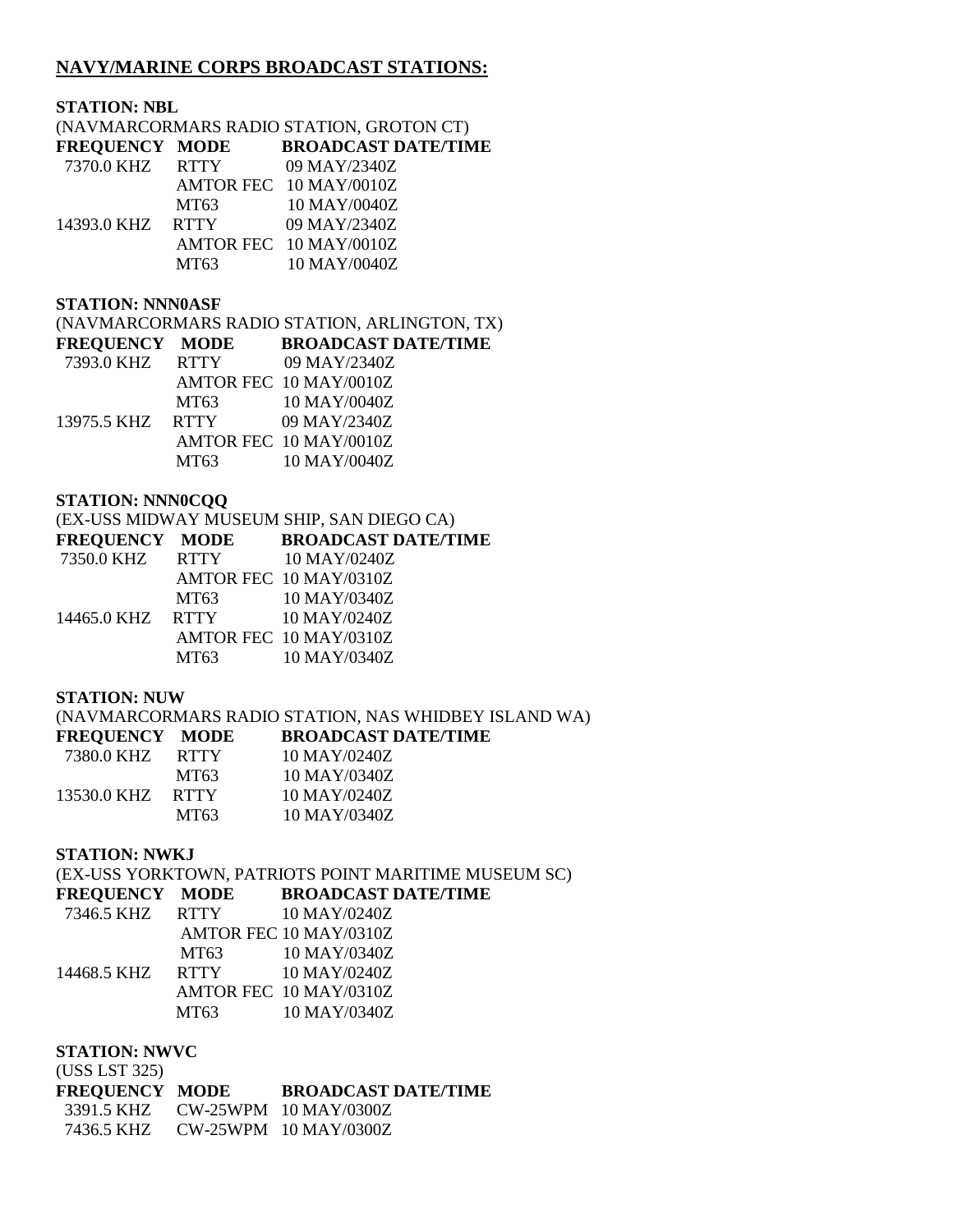# **AIR FORCE BROADCAST STATIONS**

### **STATION: AGA2SY**

**(**HANCOCK FIELD AIR NATIONAL GUARD BASE, NEW YORK)

| FREQUENCY EMISSION MODE |             |                            | <b>BROADCAST DATE/TIME</b> |
|-------------------------|-------------|----------------------------|----------------------------|
| 13506.0 KHZ             | <b>USB</b>  | <b>MIL STD 188-110 FSK</b> | 09 MAY/1400Z               |
|                         |             | MIL STD 188-110 SERIAL PSK | $09$ MAY/1410Z             |
|                         |             | <b>MIL STD 188-110 FSK</b> | 09 MAY/1800Z               |
|                         |             | MIL STD 188-110 SERIAL PSK | 09 MAY/1810Z               |
|                         |             | MIL STD 188-110 FSK        | 09 MAY/2200Z               |
|                         |             | MIL STD 188-110 SERIAL PSK | $09$ MAY/2210Z             |
| 17443.0 KHZ             | <b>USB</b>  | <b>MIL STD 188-110 FSK</b> | $09$ MAY/1420Z             |
|                         |             | MIL STD 188-110 SERIAL PSK | $09$ MAY/1430Z             |
|                         |             | <b>MIL STD 188-110 FSK</b> | 09 MAY/1820Z               |
|                         |             | MIL STD 188-110 SERIAL PSK | 09 MAY/1830Z               |
|                         |             | <b>MIL STD 188-110 FSK</b> | 09 MAY/2220Z               |
|                         |             | MIL STD 188-110 SERIAL PSK | 09 MAY/2230Z               |
| <b>FREQUENCY MODE</b>   |             | <b>BROADCAST DATE/TIME</b> |                            |
| 7540.0 KHZ              | <b>RTTY</b> | 09 MAY/1930Z               |                            |
|                         | $\sqrt{2}$  | 0.0111177000007            |                            |

|             | MT63        | 09 MAY/2030Z   |
|-------------|-------------|----------------|
|             | <b>MFSK</b> | $09$ MAY/2100Z |
| 13993.0 KHZ | <b>RTTY</b> | $09$ MAY/2130Z |
|             | MT63        | 09 MAY/2230Z   |
|             | <b>MFSK</b> | $(9$ MAY/2300Z |

#### **STATION: AGA5SC**

(SCOTT AIR FORCE BASE, ILLINOIS)

| <b>FREQUENCY MODE</b> | <b>BROADCAST DATE/TIME</b> |
|-----------------------|----------------------------|
| <b>RTTY</b>           | 09 MAY/1930Z               |
| MT63                  | 09 MAY/2030Z               |
| <b>MFSK</b>           | $09$ MAY/2100Z             |
| <b>RTTY</b>           | 09 MAY/2130Z               |
| MT63                  | 09 MAY/2230Z               |
| <b>MFSK</b>           | 09 MAY/2300Z               |
|                       |                            |

#### **STATION: AGA9TR**

|                 | (TRAVIS AIR FORCE BASE, CALIFORNIA) |
|-----------------|-------------------------------------|
| FREQUENCY MODE  | <b>BROADCAST DATE/TIME</b>          |
| 7915.0 KHZ RTTY | 09 MAY/1930Z                        |
| MT63            | 09 MAY/2030Z                        |
| <b>MFSK</b>     | 09 MAY/2100Z                        |
| <b>RTTY</b>     | 09 MAY/2130Z                        |
| MT63            | 09 MAY/2230Z                        |
| <b>MFSK</b>     | 09 MAY/2300Z                        |
|                 |                                     |

# **STATION: AGA4AR**

|                 |             | (ARNOLD AIR FORCE BASE, TENNESSEE) |
|-----------------|-------------|------------------------------------|
| FREQUENCY MODE  |             | <b>BROADCAST DATE/TIME</b>         |
| 7457.0 KHZ RTTY |             | 09 MAY/1930Z                       |
|                 | MT63        | 09 MAY/2030Z                       |
|                 | <b>MFSK</b> | 09 MAY/2100Z                       |
| 15632.0 KHZ     | <b>RTTY</b> | 09 MAY/2130Z                       |
|                 | MT63        | 09 MAY/2230Z                       |
|                 | <b>MFSK</b> | 09 MAY/2300Z                       |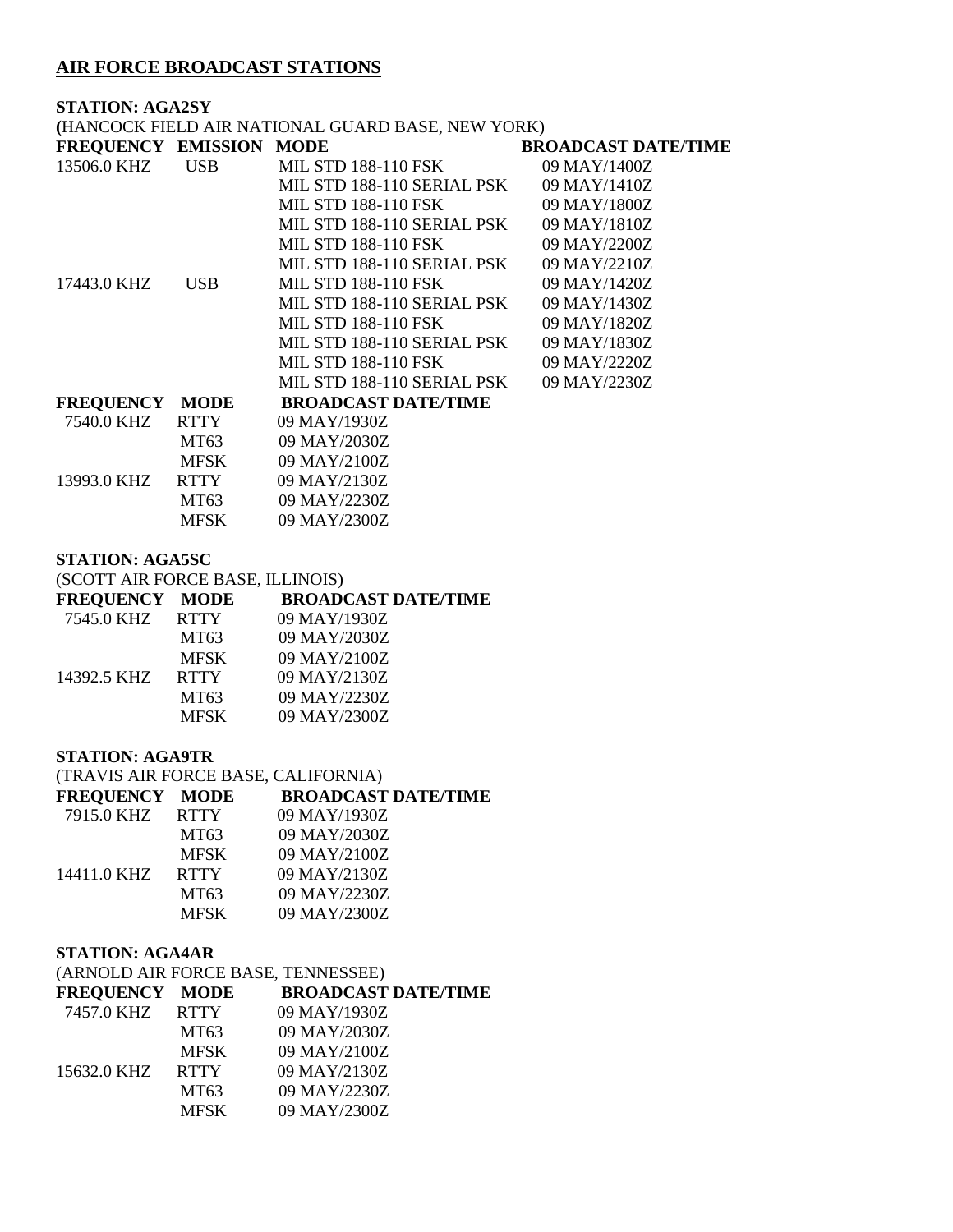# **SUBMISSION OF SECRETARY OF DEFENSE TEST MESSAGE ENTRIES.**

Transcripts of the received text should be submitted "as received". No attempt should be made to correct possible transmission errors. Provide time, frequency and call sign of the military station copied, including name, call sign, and address (including zip code) of individual submitting the entry. Ensure this information is placed on the paper containing the test message. Each year a large number of acceptable entries are received with insufficient information, or necessary information was not attached to the transcriptions and was separated, thereby precluding issuance of a certificate. Entries must be sent to the appropriate military address as follows:

A. STATIONS COPYING SECRETARY OF DEFENSE MESSAGE TRANSMITTED FROM **AAZ, WAR** OR **AAC**  SEND ENTRIES TO:

ARMED FORCES DAY CELEBRATION COMMANDER NETCOM ATTN: NETC-ITSMD BLDG 90549 JIM AVENUE FORT HUACHUCA, AZ 85613-7070

B. STATIONS COPYING SECRETARY OF DEFENSE MESSAGE TRANSMITTED FROM **NBL, NNN0ASF, NNN0CQQ, NUW, NWKJ** OR **NWVC** SEND ENTRIES TO:

ARMED FORCES DAY CELEBRATION CHIEF, NAVY-MARINE CORPS MARS CHEATHAM ANNEX BLDG 117 108 SANDA AVE WILLIAMSBURG, VA 23185-5830

C. STATIONS COPYING SECRETARY OF DEFENSE MESSAGE TRANSMITTED FROM **AGA2SY, AGA5SC, AGA9TR** OR **AFA4AR** SEND ENTRIES TO:

ARMED FORCES DAY CELEBRATION 38 CYRS/CHIEF, AF MARS 203W LOSEY ST, RM 1200 SCOTT AFB, IL 62225